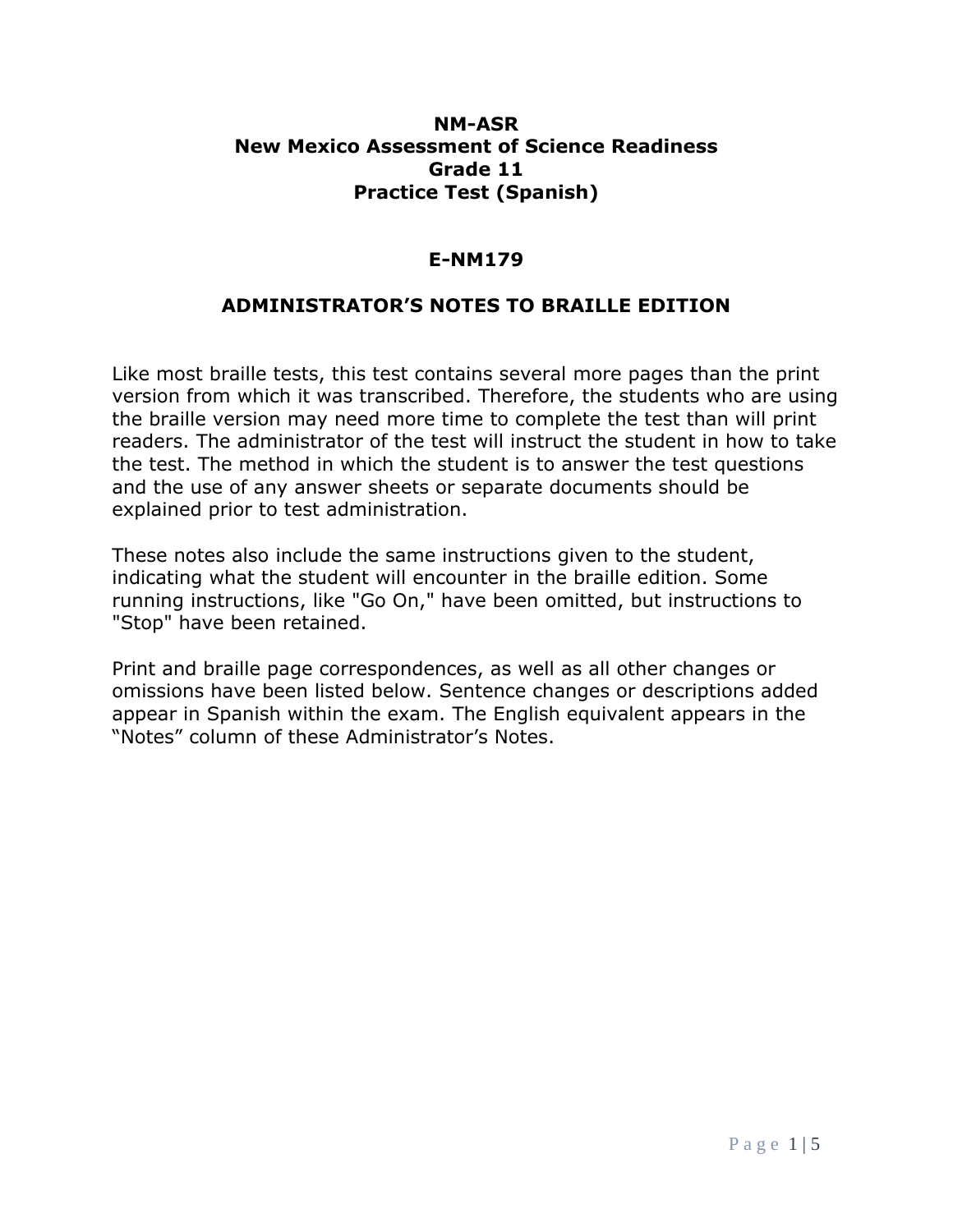| <b>Print</b><br>Page | <b>Braille</b><br>Page | <b>Item/Section</b>                              | <b>Notes</b>                                                         |
|----------------------|------------------------|--------------------------------------------------|----------------------------------------------------------------------|
| Title Page           | t1                     | Title Page<br>Information                        |                                                                      |
|                      | t2                     | <b>Special Symbols</b>                           |                                                                      |
|                      | t3                     | <b>Transcriber's Notes</b>                       |                                                                      |
| $1-c1$               | $1 - 4$                | Session 1                                        | A tactile graphic of the Roca en una<br>montaña diagram is provided. |
|                      |                        | <b>Directions</b>                                | A tactile graphic of the Roca de yeso<br>diagram is provided.        |
|                      |                        | Item 1                                           |                                                                      |
| $2-a2$               | $5-6$                  | Item 1, cont.                                    |                                                                      |
| $3-b3$               | $7 - 9$                | Item 2                                           | A tactile graphic of the diagram is<br>provided.                     |
| $4-a4$               | $10 - 11$              | Item 2, cont.                                    |                                                                      |
| $5-b5$               | $12 - 14$              | Item 3                                           | A tactile graphic of the diagram is<br>provided.                     |
| 6                    | 15                     | Item 3, cont.                                    |                                                                      |
| $7-b7$               | $16 - 18$              | Item 4                                           |                                                                      |
| $8-b8$               | $19 - 21$              | Passage "Carbono<br>en los océanos"              | A tactile graphic of the model is<br>provided.                       |
| $9-b9$               | $21 - 23$              | Passage "Carbono<br>en los océanos,"<br>cont.    | A tactile graphic of the graph is<br>provided.                       |
| $10-b10$             | $24 - 26$              | Item 5                                           | A tactile graphic of the graph is<br>provided.                       |
| $11-b11$             | $27 - 29$              | Items 6-7                                        |                                                                      |
| $12-b12$             | $30 - 32$              | Item 8                                           |                                                                      |
| $13 - d13$           | $33 - 37$              | Passage "El uso de<br>la tierra y la<br>erosión" |                                                                      |
| $14-c14$             | $37 - 40$              | Passage "El uso de<br>la tierra y la             |                                                                      |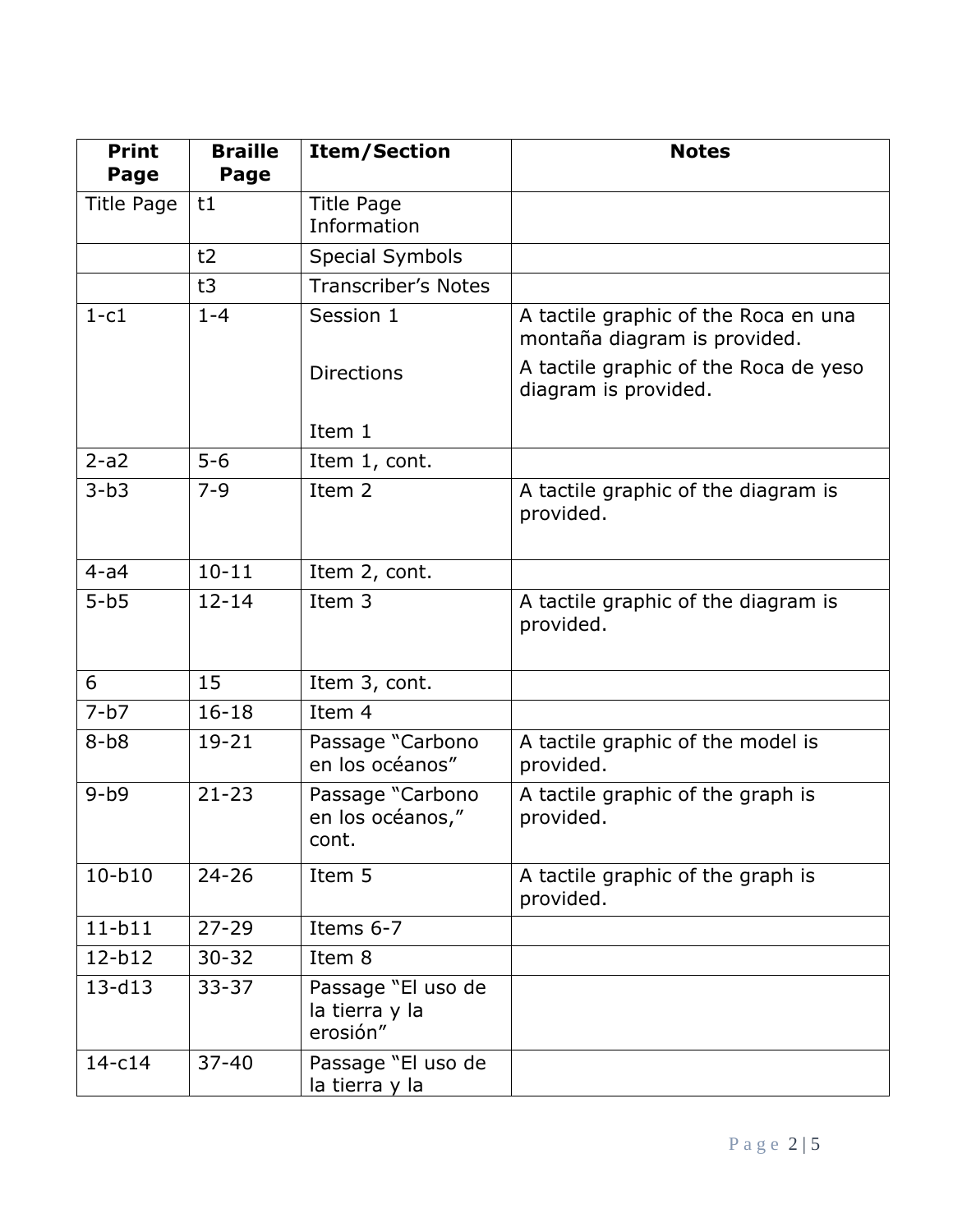| <b>Print</b><br>Page | <b>Braille</b><br>Page | <b>Item/Section</b>            | <b>Notes</b>                                                                                                                                                                                                                                                                                                                                                                                                                                 |
|----------------------|------------------------|--------------------------------|----------------------------------------------------------------------------------------------------------------------------------------------------------------------------------------------------------------------------------------------------------------------------------------------------------------------------------------------------------------------------------------------------------------------------------------------|
|                      |                        | erosion," cont.                |                                                                                                                                                                                                                                                                                                                                                                                                                                              |
|                      |                        | Item 9                         |                                                                                                                                                                                                                                                                                                                                                                                                                                              |
| $15-c15$             | $41 - 44$              | Item 10                        |                                                                                                                                                                                                                                                                                                                                                                                                                                              |
| $16 - a16$           | $44 - 45$              | Item 11                        |                                                                                                                                                                                                                                                                                                                                                                                                                                              |
| $17-b17$             | $45 - 47$              | Item 12                        |                                                                                                                                                                                                                                                                                                                                                                                                                                              |
|                      |                        | <b>STOP</b>                    |                                                                                                                                                                                                                                                                                                                                                                                                                                              |
| $18 - 19$            | 48                     | <b>STOP</b>                    |                                                                                                                                                                                                                                                                                                                                                                                                                                              |
| $20 - b20$           | 49-51                  | Session 2<br><b>Directions</b> | A tactile graphic of the diagram<br>Extremidades delanteras de cuatro<br>vertebrados is provided.                                                                                                                                                                                                                                                                                                                                            |
|                      |                        | Item 13                        | A tactile graphic of the Cladograma<br>de vertebrados is provided.                                                                                                                                                                                                                                                                                                                                                                           |
| 21                   | 52                     | Item 13, cont.                 |                                                                                                                                                                                                                                                                                                                                                                                                                                              |
| $22 - f22$           | $53 - 59$              | Item 14                        | Tactile graphics of the models for<br>answer choices have been provided.<br>Additionally, the following<br>descriptions have been added to the<br>tactile graphics:                                                                                                                                                                                                                                                                          |
|                      |                        |                                | A The model shows four arrows connected to four He.<br>One arrow points from two H in the upper left<br>to four He in the center. Another arrow points from<br>three H in the lower left to four He in the center.<br>Two arrows point away upward and downward to the<br>right from four He, the upper arrow of which<br>is labeled Neutron.                                                                                                |
|                      |                        |                                | B The model shows an arrow pointing away from<br>Neutron to two hundred thirty five U. Another<br>smaller arrow points from two hundred thirty five U<br>to one hundred forty four Ba in the upper right and ninety<br>Kr in the lower right. One arrow representing Neutrons<br>Points upward to the right away from one hundred forty<br>four Ba, and one arrow representing Neutrons points<br>downward to the right away from ninety Kr. |
|                      |                        |                                | C The model shows two arrows pointing away from one<br>hundred twenty five I. One smaller arrow labeled<br>Gamma photon points upward to the right, and the other<br>arrow points to the right at one hundred twenty five I.                                                                                                                                                                                                                 |
|                      |                        |                                | D The model shows two hundred twenty six Ra,<br>two hundred twenty two Rn, and four He.                                                                                                                                                                                                                                                                                                                                                      |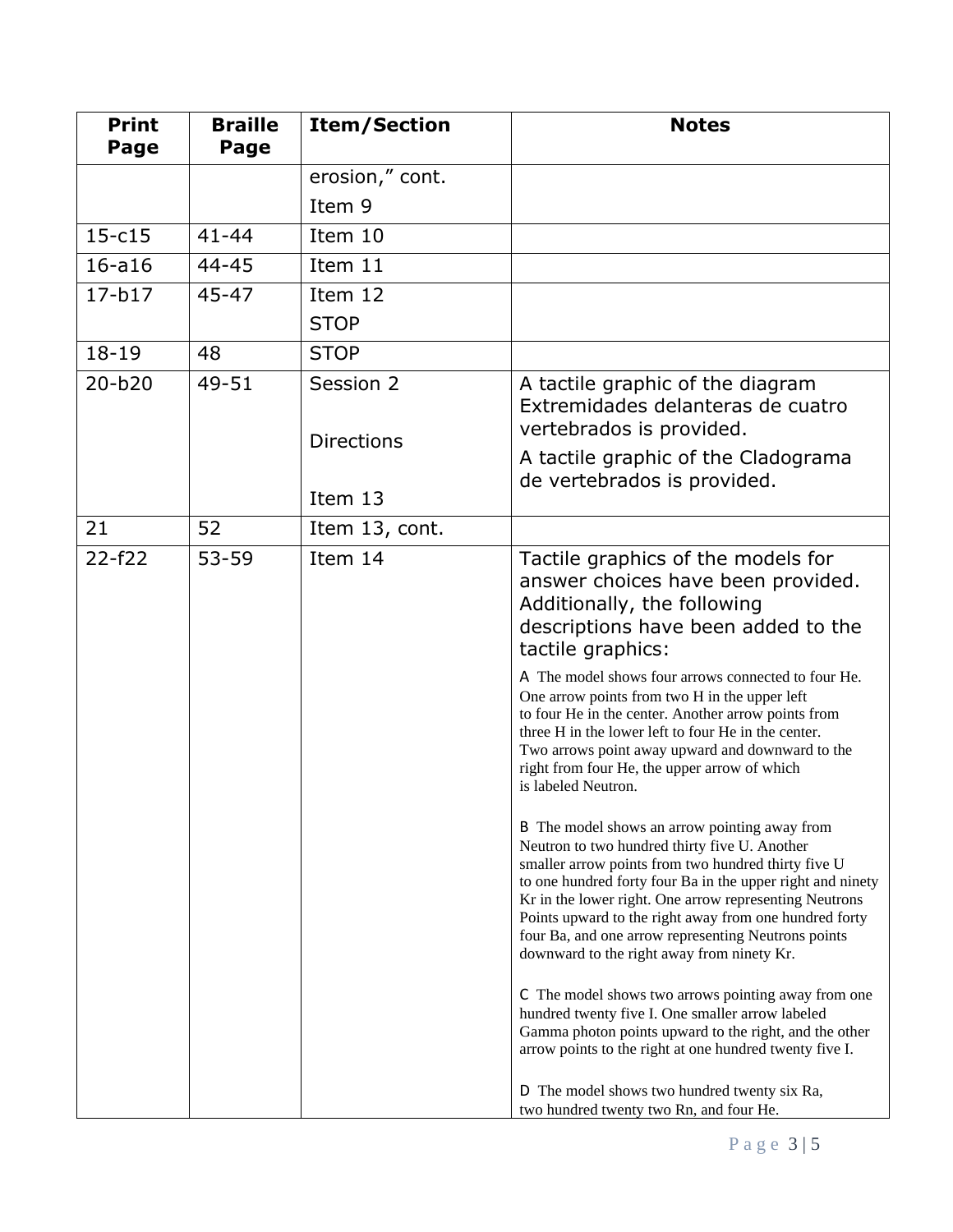| <b>Print</b><br>Page | <b>Braille</b><br>Page | <b>Item/Section</b>                      | <b>Notes</b>                                                                                                                                                                                                      |
|----------------------|------------------------|------------------------------------------|-------------------------------------------------------------------------------------------------------------------------------------------------------------------------------------------------------------------|
|                      |                        |                                          | Five staggered lines of different lengths are shown<br>next to four He, which is directed upward toward<br>the right, and also next to two hundred twenty<br>two Rn, which is directed downward toward the right. |
| 23                   | 60                     | Item 14, cont.                           |                                                                                                                                                                                                                   |
| $24-b24$             | $60 - 62$              | Item 15                                  | A tactile graphic of the Catástrofes<br>naturales en todo el mundo graph is<br>provided.                                                                                                                          |
|                      |                        |                                          | A tactile graphic of the Migración<br>mundial graph is provided.                                                                                                                                                  |
| $25 - a25$           | 63-64                  | Item 15, cont.                           |                                                                                                                                                                                                                   |
| $26 - b26$           | 65-67                  | Item 16                                  | A Tactile graphic of the diagram is<br>provided.                                                                                                                                                                  |
| $27 - d27$           | $67 - 71$              | Passage "Mezclando<br>líquidos"          |                                                                                                                                                                                                                   |
| $28 - b28$           | $72 - 74$              | <b>Items 17-18</b>                       |                                                                                                                                                                                                                   |
| $29 - a29$           | $75 - 76$              | Item 19                                  |                                                                                                                                                                                                                   |
| $30 - a30$           | $77 - 78$              | Item 20                                  |                                                                                                                                                                                                                   |
| $31 - b31$           | 79-81                  | Passage "Zonas de<br>deformación"        | A tactile graphic of the diagram is<br>provided.                                                                                                                                                                  |
| $32 - a32$           | 82-83                  | Passage "Zonas de<br>deformación," cont. | A tactile graphic of the graph is<br>provided.                                                                                                                                                                    |
| 33-b33               | 84-86                  | <b>Items 21-22</b>                       |                                                                                                                                                                                                                   |
| $34 - a34$           | 87-88                  | Item 23                                  |                                                                                                                                                                                                                   |
| $35 - a35$           | 89-90                  | Item 24                                  |                                                                                                                                                                                                                   |
|                      |                        | <b>STOP</b>                              |                                                                                                                                                                                                                   |
| $36 - 37$            | 91                     | <b>STOP</b>                              |                                                                                                                                                                                                                   |
| 38-c38               | 92-95                  | Session 3                                | A tactile graphic of the diagram is<br>provided.                                                                                                                                                                  |
|                      |                        | <b>Directions</b>                        |                                                                                                                                                                                                                   |
|                      |                        | Item 25                                  |                                                                                                                                                                                                                   |
| 39-a39               | 96-97                  | Item 25, cont.                           |                                                                                                                                                                                                                   |